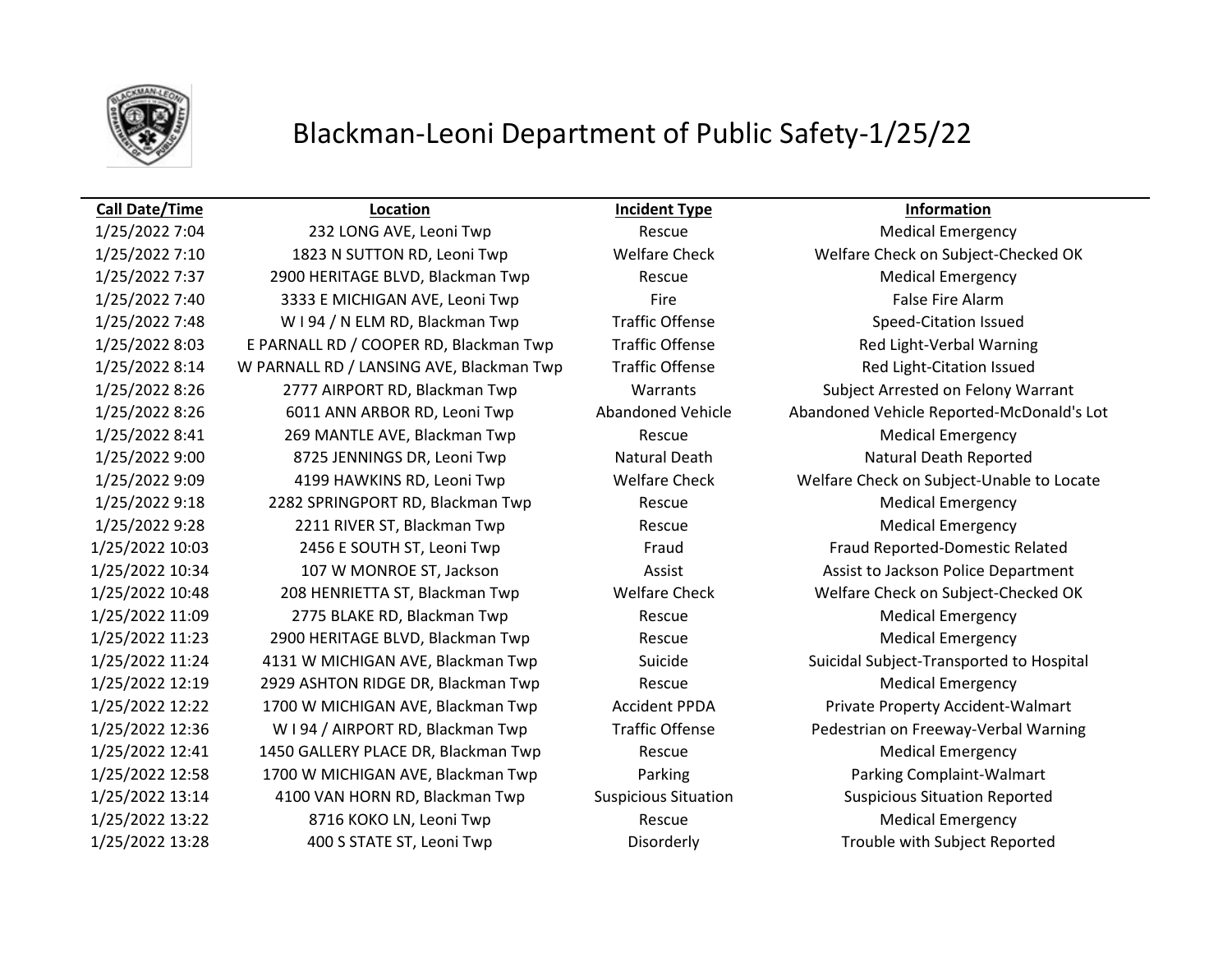

## Blackman-Leoni Department of Public Safety-1/25/22

## **Call Date/Time Location Incident Type Information**

1/25/2022 14:01 3300 SPIREA CT, Blackman Twp Rescue Rescue Medical Emergency 1/25/2022 14:34 4031 FAIRVIEW AVE, Leoni Twp Domestic Domestic Dispute-Verbal 1/25/2022 14:57 2400 E MICHIGAN AVE, Blackman Twp Accident PDA Two Vehicle Accident-No Injuries 1/25/2022 15:05 110 N DETTMAN RD, Blackman Twp Rescue Rescue Medical Emergency 1/25/2022 15:39 2313 CHESNING AVE, Blackman Twp Rescue Rescue Medical Emergency 1/25/2022 16:01 AIRPORT RD / W I 94, Blackman Twp Motorist Assist Motorist Assist-Vehicle Problems 1/25/2022 16:15 1850 W MICHIGAN AVE, Blackman Twp Fraud Credit Card Fraud Reported 1/25/2022 16:26 2771 AIRPORT RD, Blackman Twp Rescue Rescue Medical Emergency 1/25/2022 16:43 2759 GRANADA DR, Blackman Twp Rescue Medical Emergency 1/25/2022 17:15 3333 E MICHIGAN AVE, Leoni Twp Reckless Driving Reckless Driver Reported 1/25/2022 17:20 3588 PAGE AVE, Leoni Twp Larceny Retail Fraud-Menard's 1/25/2022 17:42 2767 AIRPORT RD, Blackman Twp Rescue Medical Emergency 1/25/2022 17:46 W ARGYLE ST / LAURENCE AVE, Blackman Twp Accident PDA Two Vehicle Accident-No Injuries 1/25/2022 18:07 6100 ANN ARBOR RD, Leoni Twp Larceny Larceny from Vehicle Reported 1/25/2022 18:24 6027 ANN ARBOR RD, Leoni Twp Rescue Medical Emergency 1/25/2022 18:35 SEYMOUR RD / HAWKINS RD, Leoni Twp Accident PDA One Vehicle Accident-No Injuries 1/25/2022 19:22 ANN ARBOR RD / PONDEROSA DR, Leoni Twp Traffic Offense Equipment-Verbal Warning 1/25/2022 19:58 2913 ASHTON RIDGE DR, Blackman Twp Disorderly Trouble with Neighbor Reported 1/25/2022 19:58 211 MIDLAND AVE, Leoni Twp Rescue Medical Emergency 1/25/2022 20:01 9416 S MERIDIAN RD, Liberty Twp Assist Assist Assist to Jackson County Sheriff's Department 1/25/2022 20:16 3294 FALLSMOOR ST, Blackman Twp Domestic Domestic Dispute-Verbal 1/25/2022 20:20 W I 94 / WHIPPLE RD, Leoni Twp Motorist Assist Motorist Assist-Vehicle Problems 1/25/2022 20:33 3300 SPIREA CT, Blackman Twp Rescue Rescue Medical Emergency 1/25/2022 20:35 6001 ANN ARBOR RD, Leoni Twp Welfare Check Welfare Check on Subjects-Checked OK 1/25/2022 20:46 BLAKE RD / N ELM RD, Blackman Twp Traffic Offense Equipment-Verbal Warning 1/25/2022 21:20 SEYMOUR RD / SARGENT RD, Leoni Twp Traffic Offense Equipment-Verbal Warning 1/25/2022 21:40 5405 E MICHIGAN AVE, Leoni Twp Suspicious Situation Suspicious Vehicle Reported-Checked OK

1/25/2022 13:58 6716 KOKO LN, Leoni Twp Fire Fire Reported Gas Leak